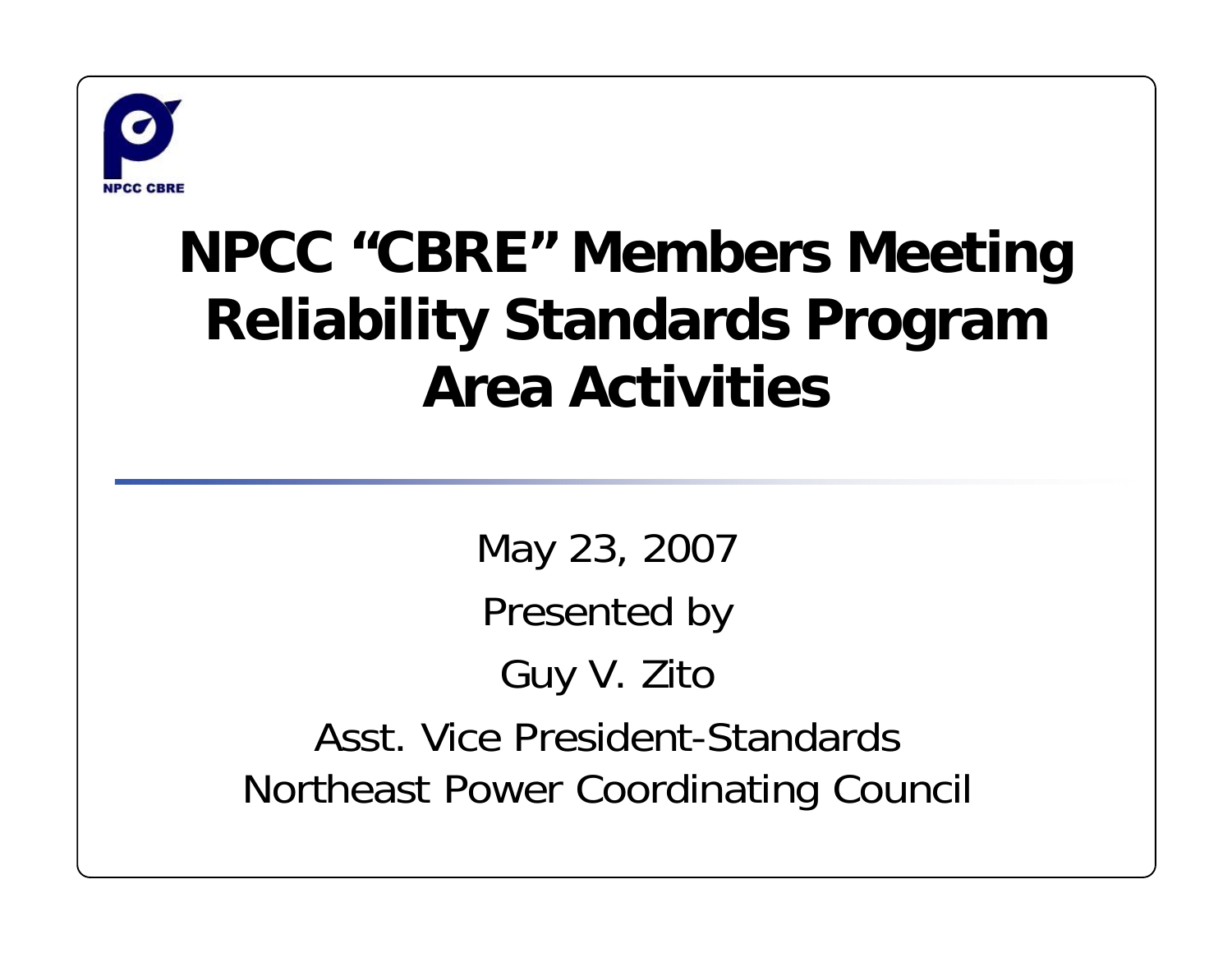

- Overview of NPCC CBRE Standards Program area activities for 2007-2008;
	- FERC Order 693
	- NERC ERO Reliability Standards
	- NPCC CBRE Regional Reliability Standards
	- Who will develop the NPCC CBRE Regional Standards?
	- **How will the NPCC CBRE Regional Standards** be developed?
	- Standards questions and interpretations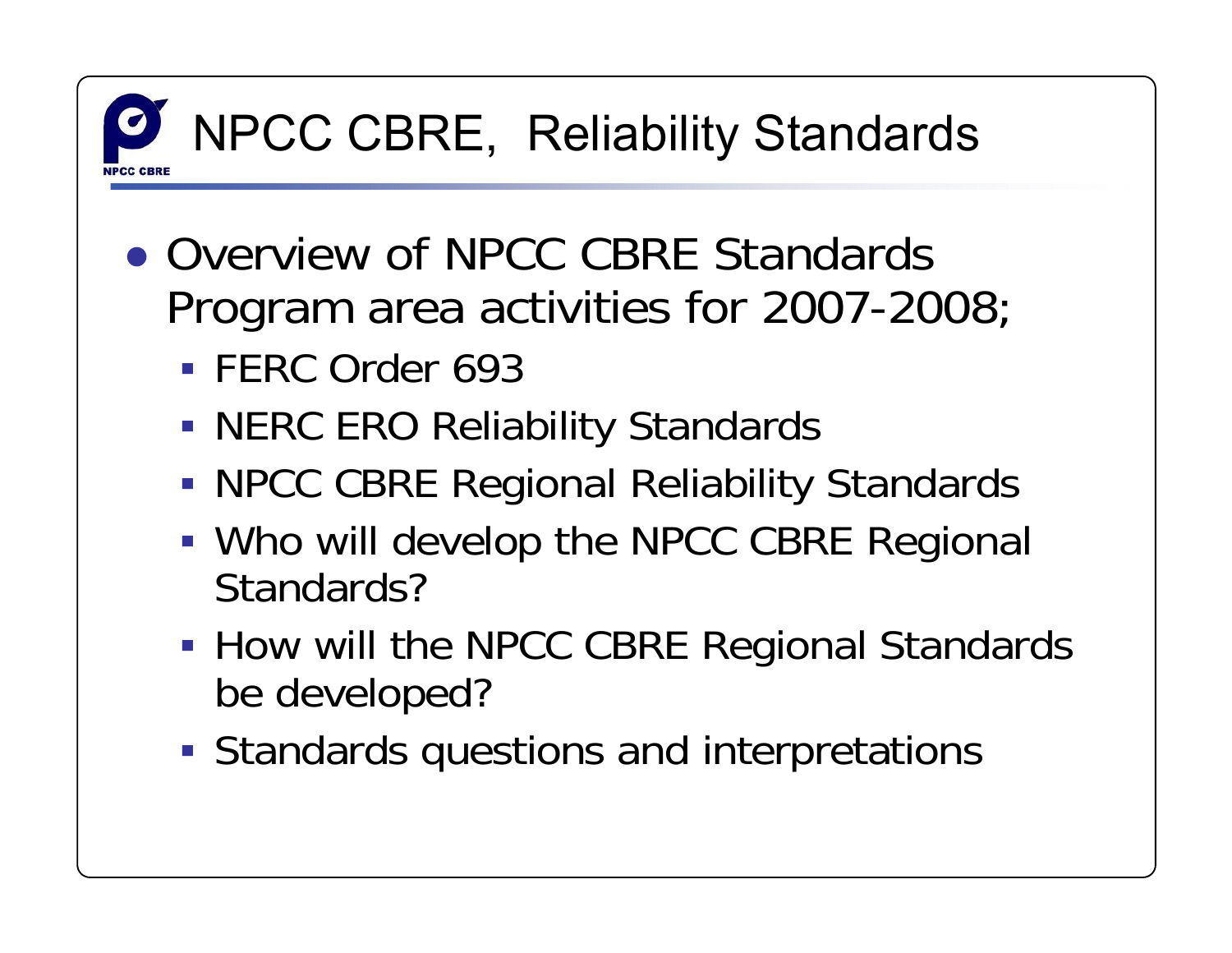- Standards which are enforceable are
	- Clear and measurable
	- **Technically valid and justified**
	- No unnecessary adverse impact to markets
	- Vetted and approved through an open stakeholder process-transparent
	- **Applicable to owners, users and operators of the bulk** power system
- Key Components of a Standard
	- **Purpose**
	- **Requirements**
	- **Measures**
	- **Compliance**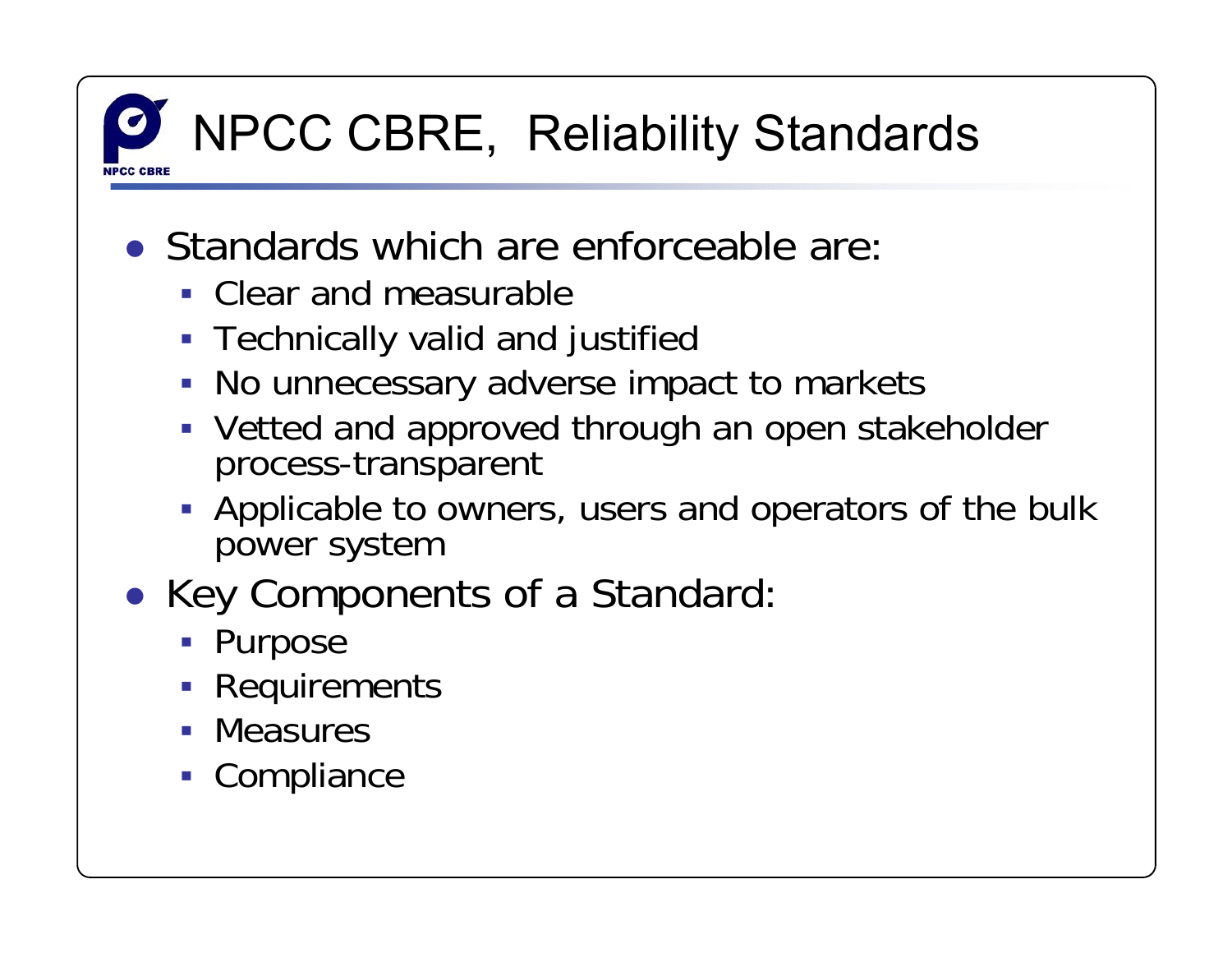## **FERC Order 693, issued March 2007 (published in the Federal Register April 4, 2007)**

- ●¶21 – Approves the first set (83) of mandatory and enforceable reliability standards. (54 of these need more "work")
- 1297 Compliance with "fill-in-the-blank" standards (24) should continue on a voluntary basis as good utility practice.
- 1191 Effective Date: June 4, 2007
- ¶207 –Revised work plan by September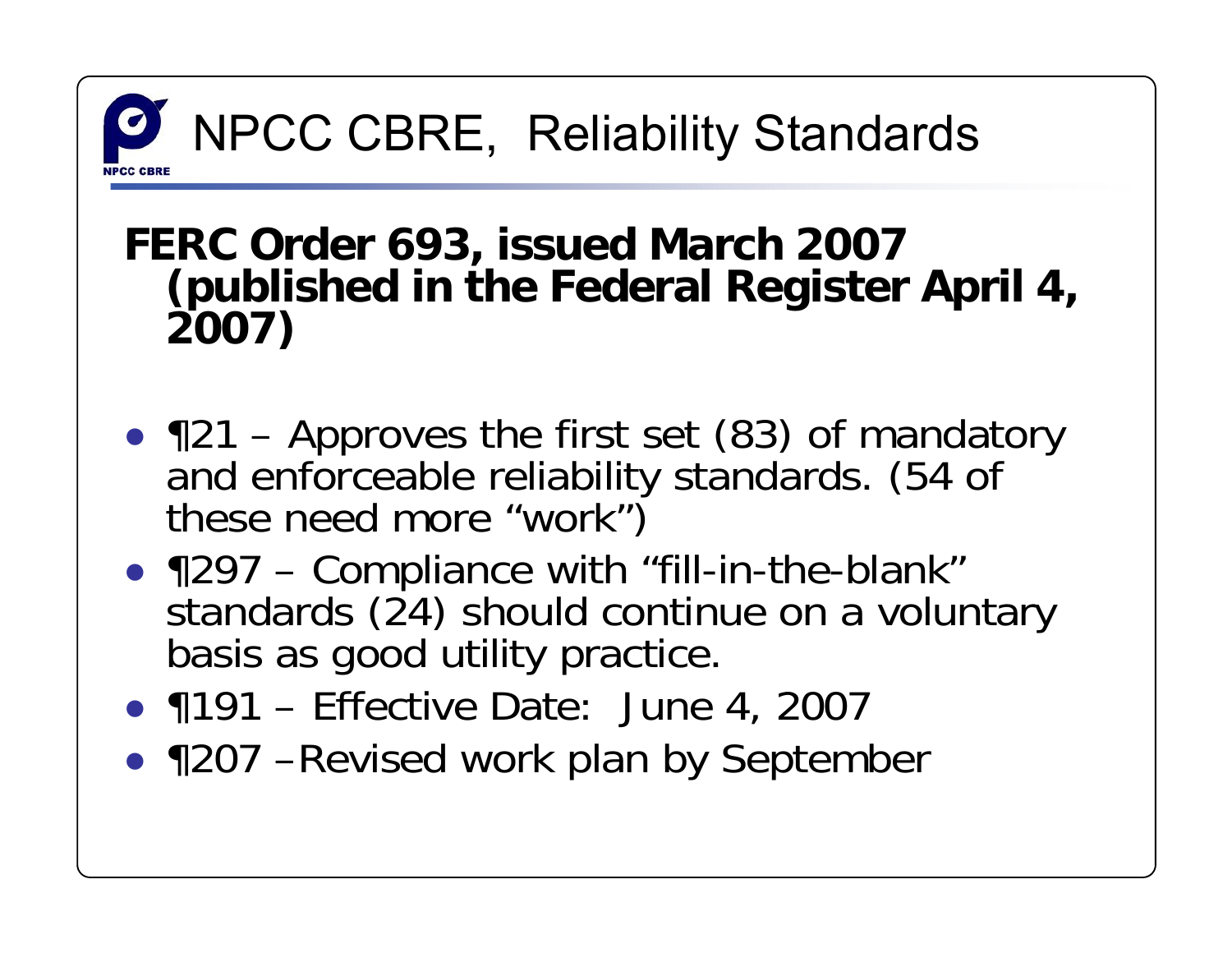

- **2007 Standards Under Development (3 yr. workplan)(56 total)**
	- 2007-01 Under-frequency Load Shedding (PRC-006 to PRC-009)
	- 2007-02 Operating Personnel Communications Protocols (COM- 002)
	- 2007-03 Real-time Transmission Operations and Balancing of Load and Generation (TOP-001 to TOP-008, ORG-001 to ORG-018, and COM-001 and COM-002)
	- 2007-04 Certifying System Operators (PER-003)
	- 2007-05 Balancing Authority Controls (BAL-002 and BAL-004 to BAL-006)
	- 2007-06 System Protection (PRC-001)
	- 2007-07 Vegetation Management (FAC-003)
	- 2007-08 Emergency Operations (EOP-001 to EOP-003)
	- 2007-09 Generator Verification (MOD-024 and MOD-025)
	- 2007-10 Modeling Data (MOD-010 to MOD-015, PRC-013, PRC- 015, PRC-020 and PRC-021)
	- 2007-11 Disturbance Monitoring (PRC-002, PRC-018)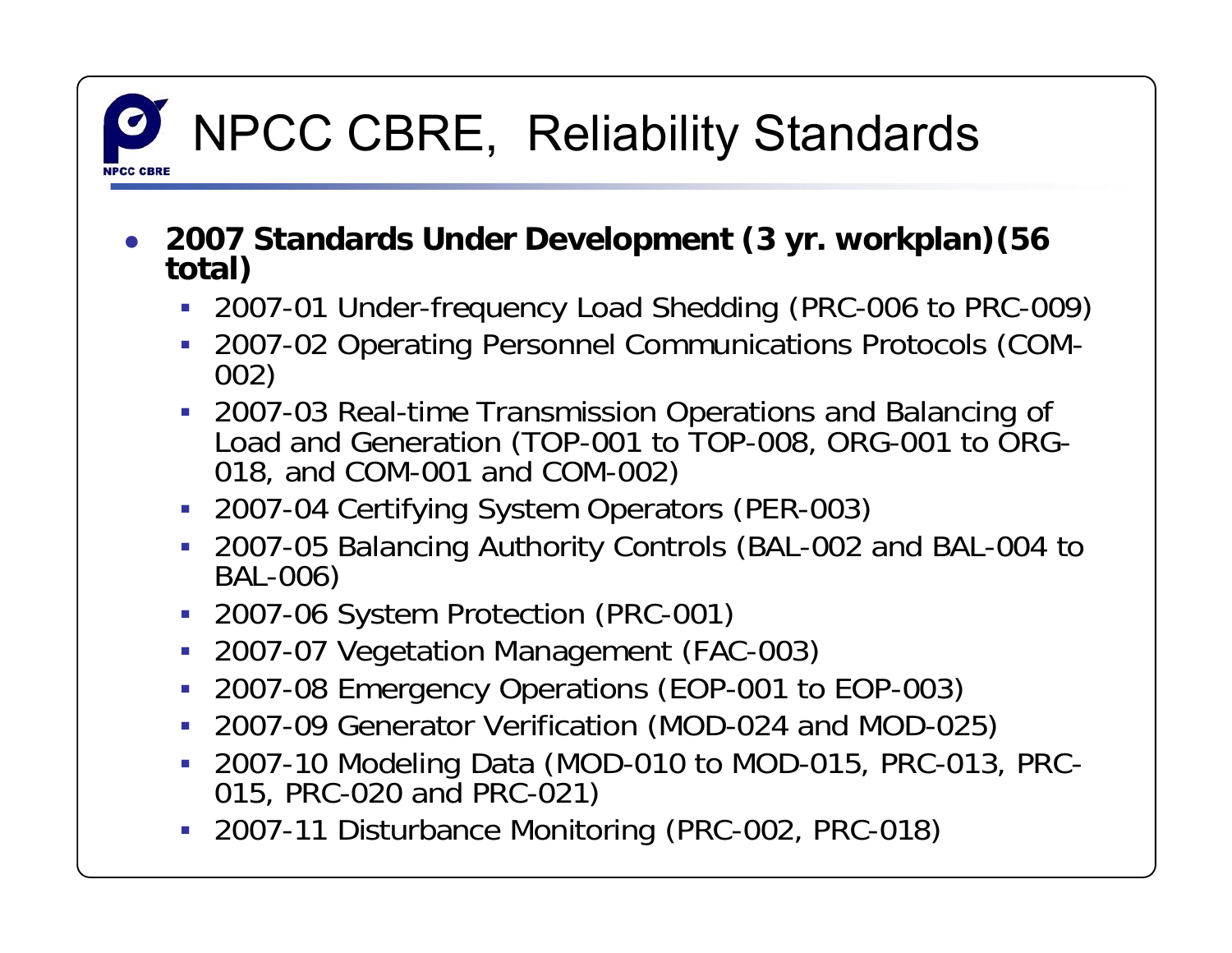- **2008 Standards Scheduled for Development (3 yr. workplan)(28 total)**
	- 2008-01 Voltage and Reactive Control (VAR-001 and VAR-002)
	- 2008-02 Under Voltage Load Shedding (PRC-010, PRC-011 and PRC- 022)
	- 2008-03 Demand Data (MOD-016 to MOD-021)
	- 2008-04 Protection Systems (PRC-003 to PRC-005, PRC-012, PRC-014,<br>PRC-016 and PRC-017)
	- 2008-05 Cyber Security (CIP-002 to CIP-009)
	- 2008-06 Phasor Measurement Units (new)
	- 2008-07 Resource Adequacy Assessments (new)
- ● **Anticipated ERO standard workload scheduled is 84 standards in 18 "Projects"**
- **"In Process" standards that are not part of the Projects in the workplan include, but are not limited to;**
	- CIP 002-009 Cyber Security Standards
	- BAL 007-011 Balancing Standards
	- PRC 023 Relay Loadability
- **NPCC CBRE Regional Reliability Directories**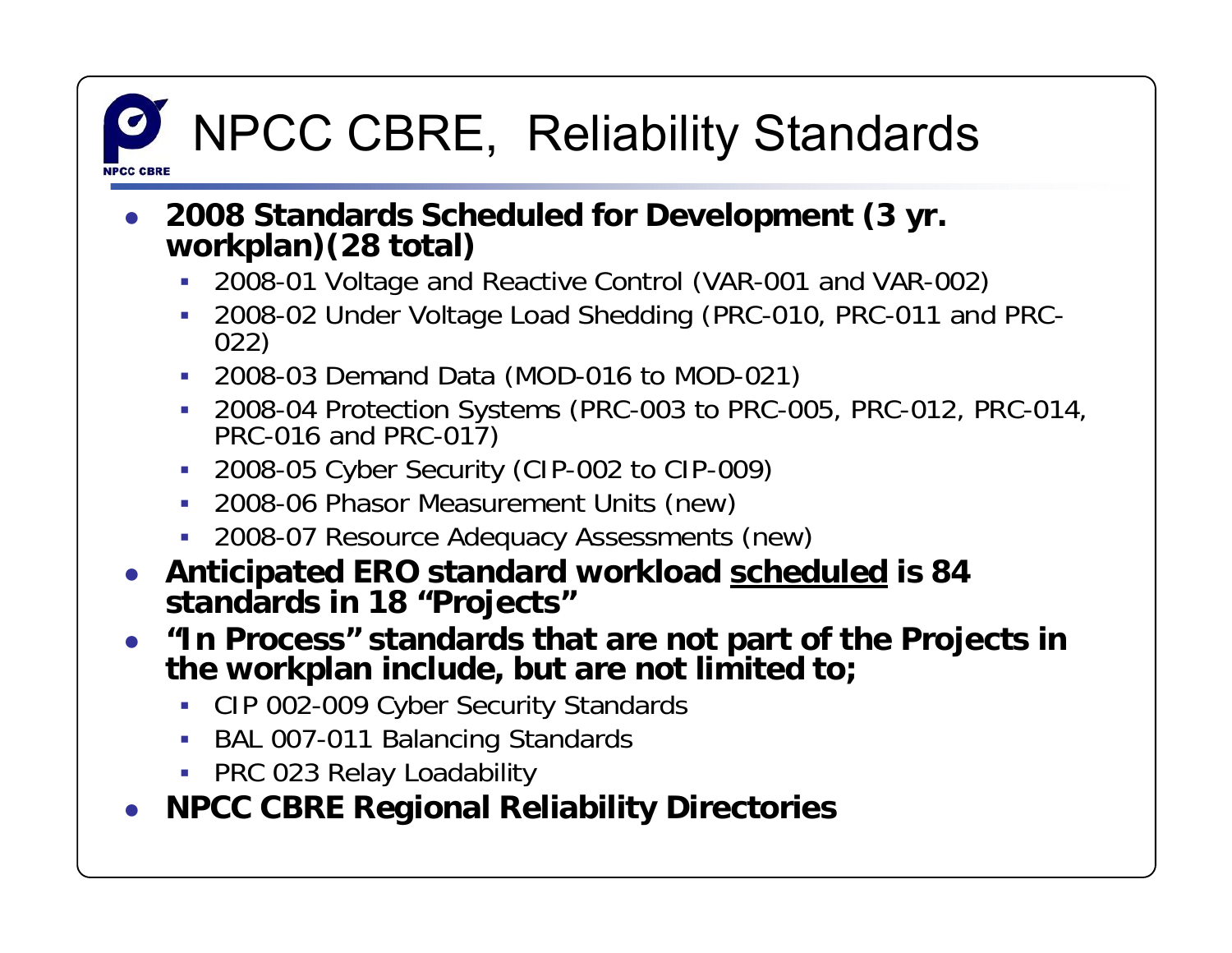

### NERC RRSWG and "fill in the blank"standards

- 24 "fill in the blank" standards
	- **Rewrite most to remove reference to RRC**
	- Develop 4 NPCC CBRE Regional Standards
		- <sup>−</sup>Underfrequency Load Shedding
		- <sup>−</sup>Balancing and Reserve Sharing
		- <sup>−</sup>Disturbance Monitoring Equipment
		- <sup>−</sup>Special Protection System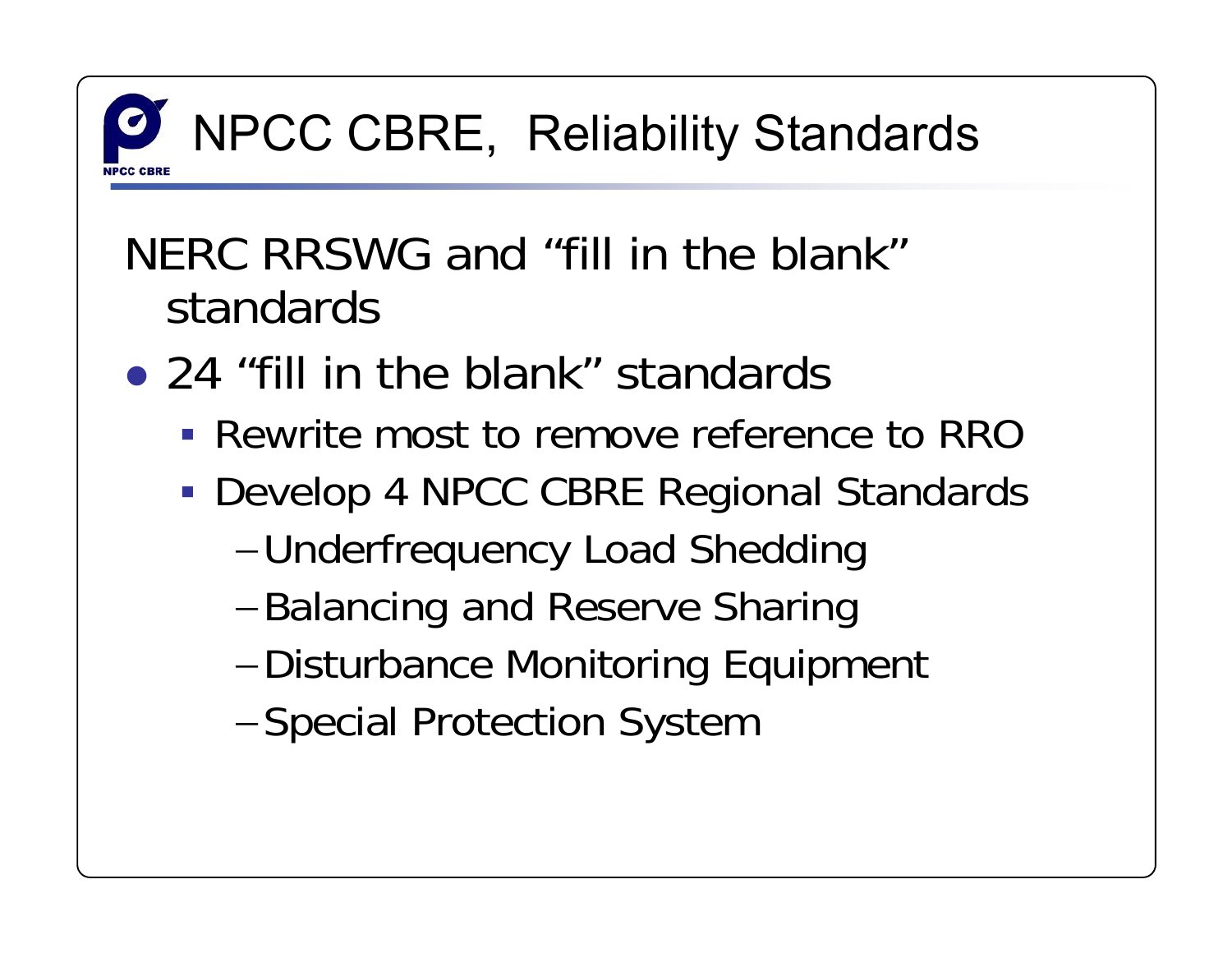

**Who will develop Regional Standards?**  (**Cont.)** NPCC's CBRE Regional Standards Committee (RSC) (formerly CP9):

- п Manage Standards Process
- **Provide notifications**
- Manage the development of individual Regional Reliability **Standards**
- Representation from all Segments (CBRE Bylaws)
- Review RSARs and Regional Reliability Standards
- Review Responses to Comments
- **-** Approve all Postings
- Approve Standards for ballot
- Encourage participation in Drafting Teams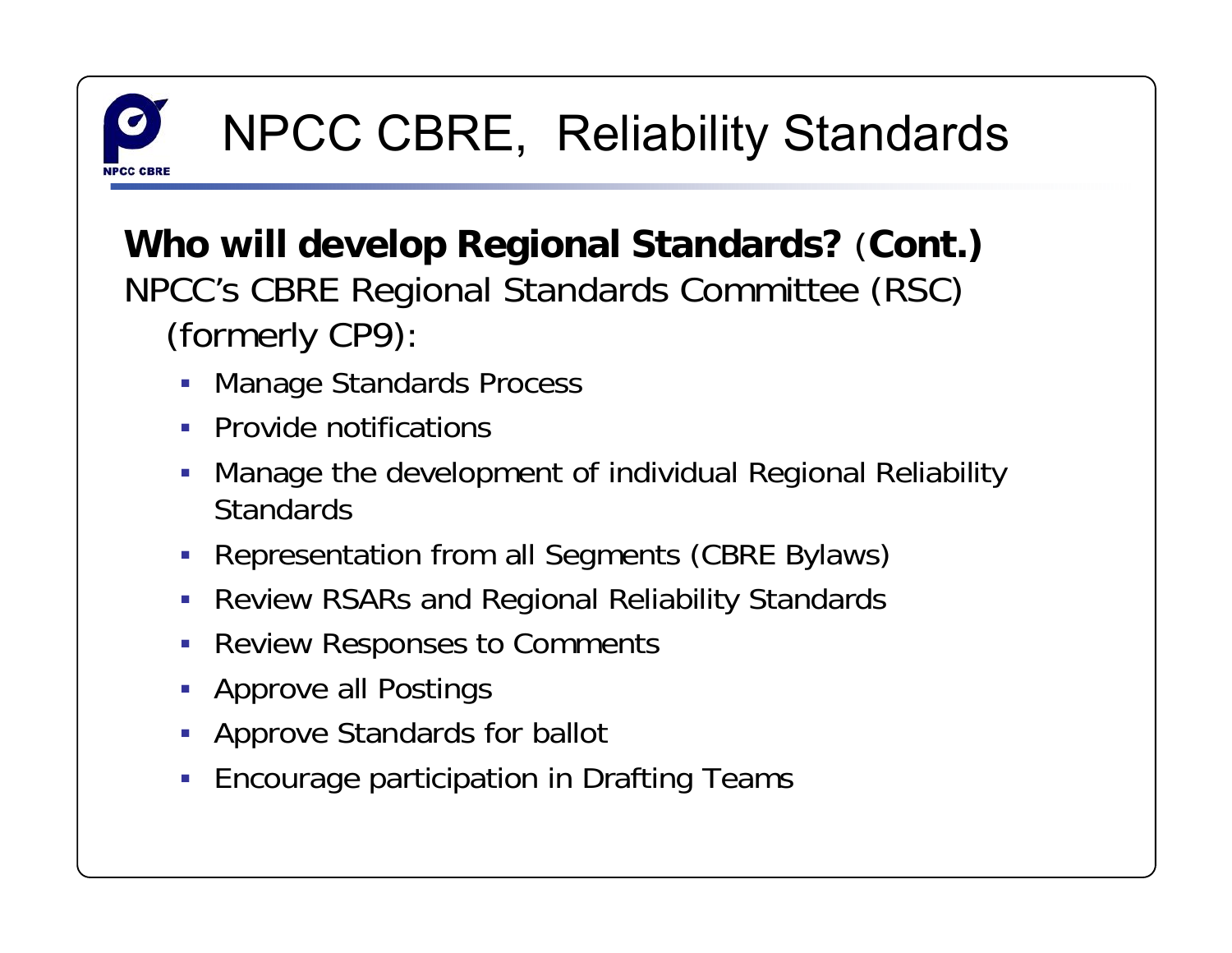

#### **What steps will it take to create a standard?**

- 1.Submit an RSAR
- 2. RSC reviews, posts notifications
- 3. RCC assigns Task Force
- 4. Task Force drafts RRS and implementation plan in open session-soliciting help with compliance issues.
- 5.Task Force posts for comment
- 6. Comments reviewed and responded to.
- 7. Task Force sends to RSC
- 8. RSC solicits technical recommendation from RCC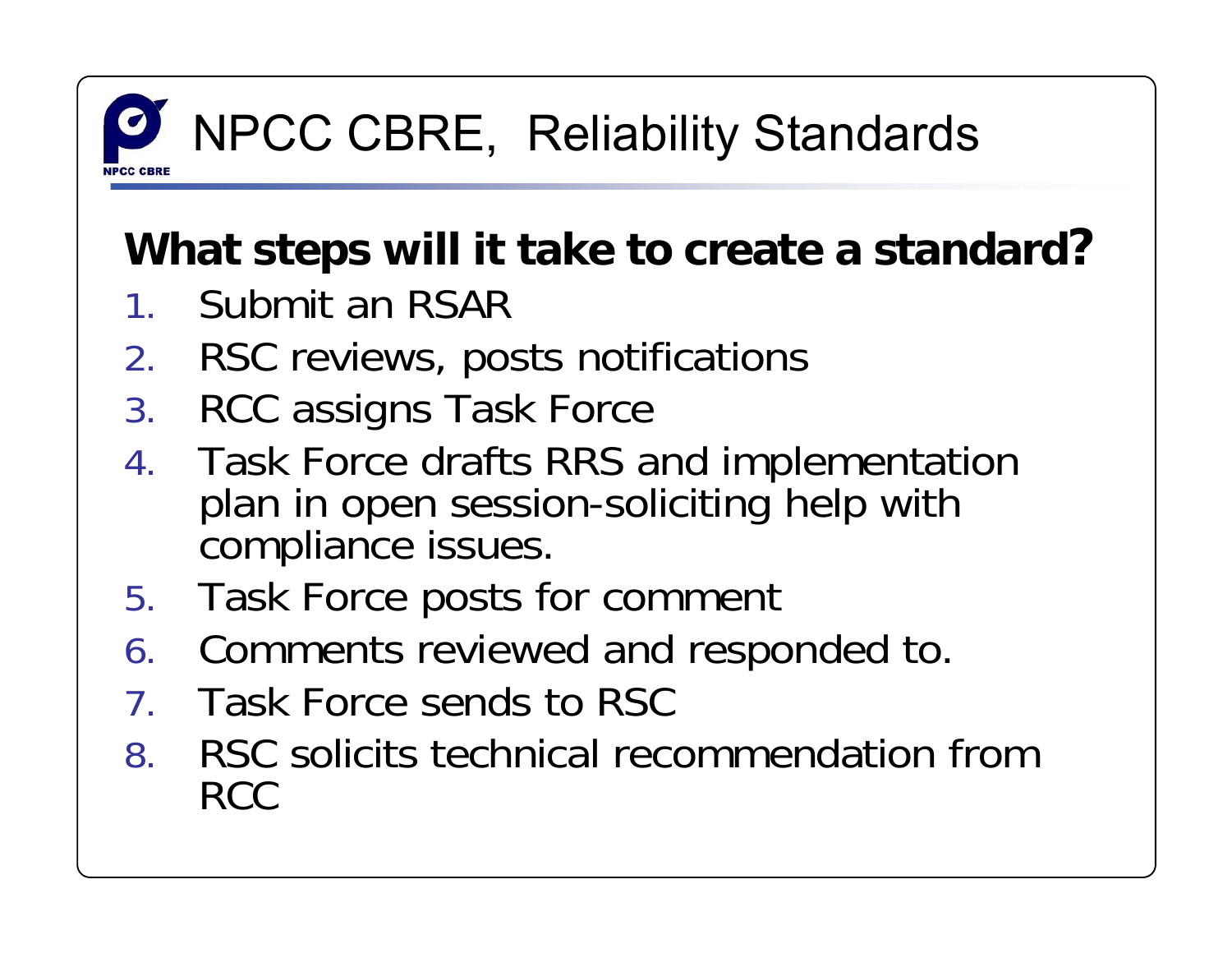#### **What steps will it take to create a standard?**

- 9.RSC will request field test if necessary
- 10. RSC will post for pre-ballot review
- 11. CBRE Membership will vote
- 12. NPCC CBRE Board will submit to NERC/ERO for approvals
- 13. CBRE Regional Reliability Standard will be filed with the FERC and Canadian Provincial Regulatory Authorities
- 14. Regulatory Authorities adopt
- 15. NPCC CBRE implements according to Plan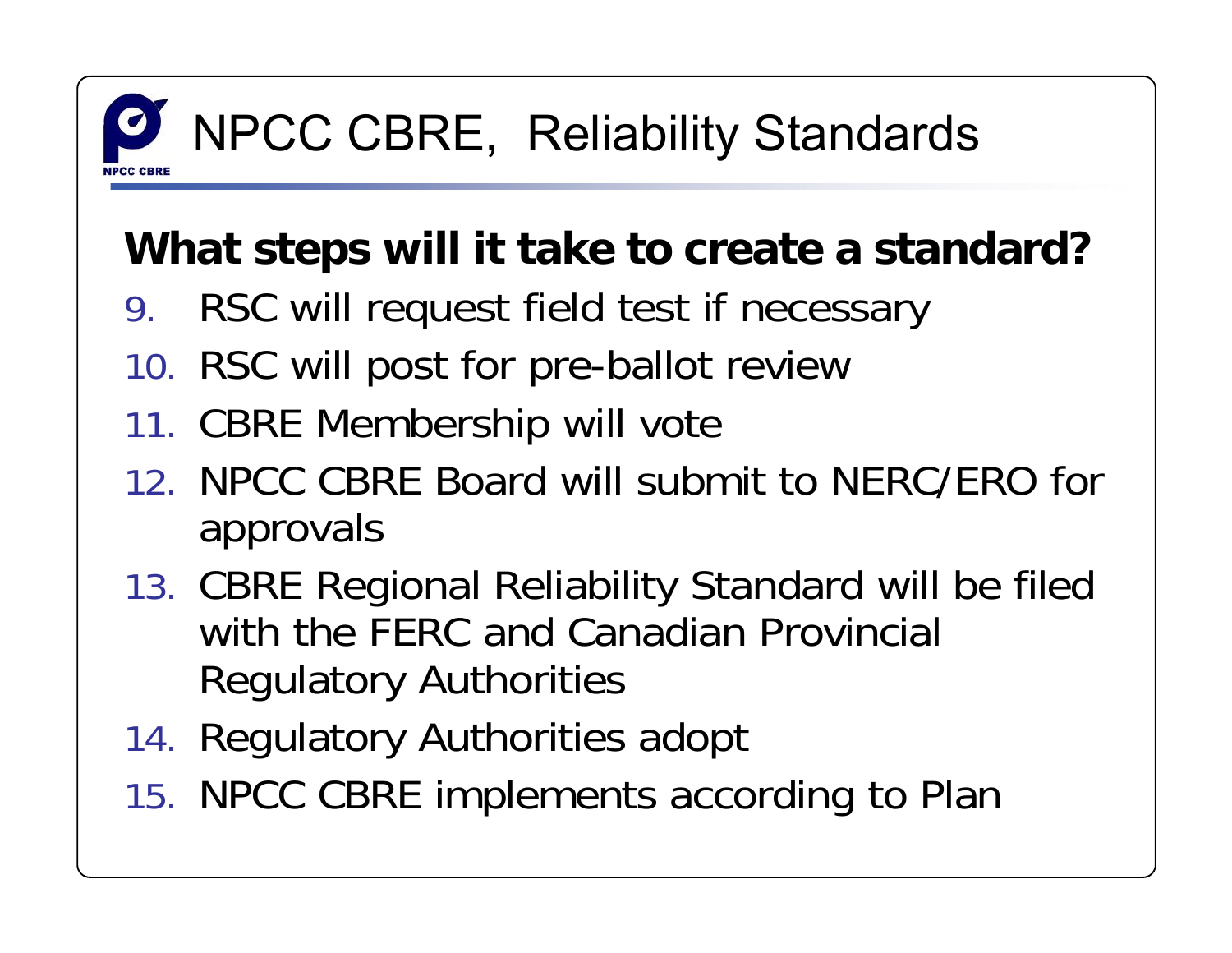

Standards Questions andInterpretations?



- ●Regional Standards Manager
- ●Regional Standards Committee
- ●NERC Reliability Standards Manager
- ●NERC Reliability Standards Procedure